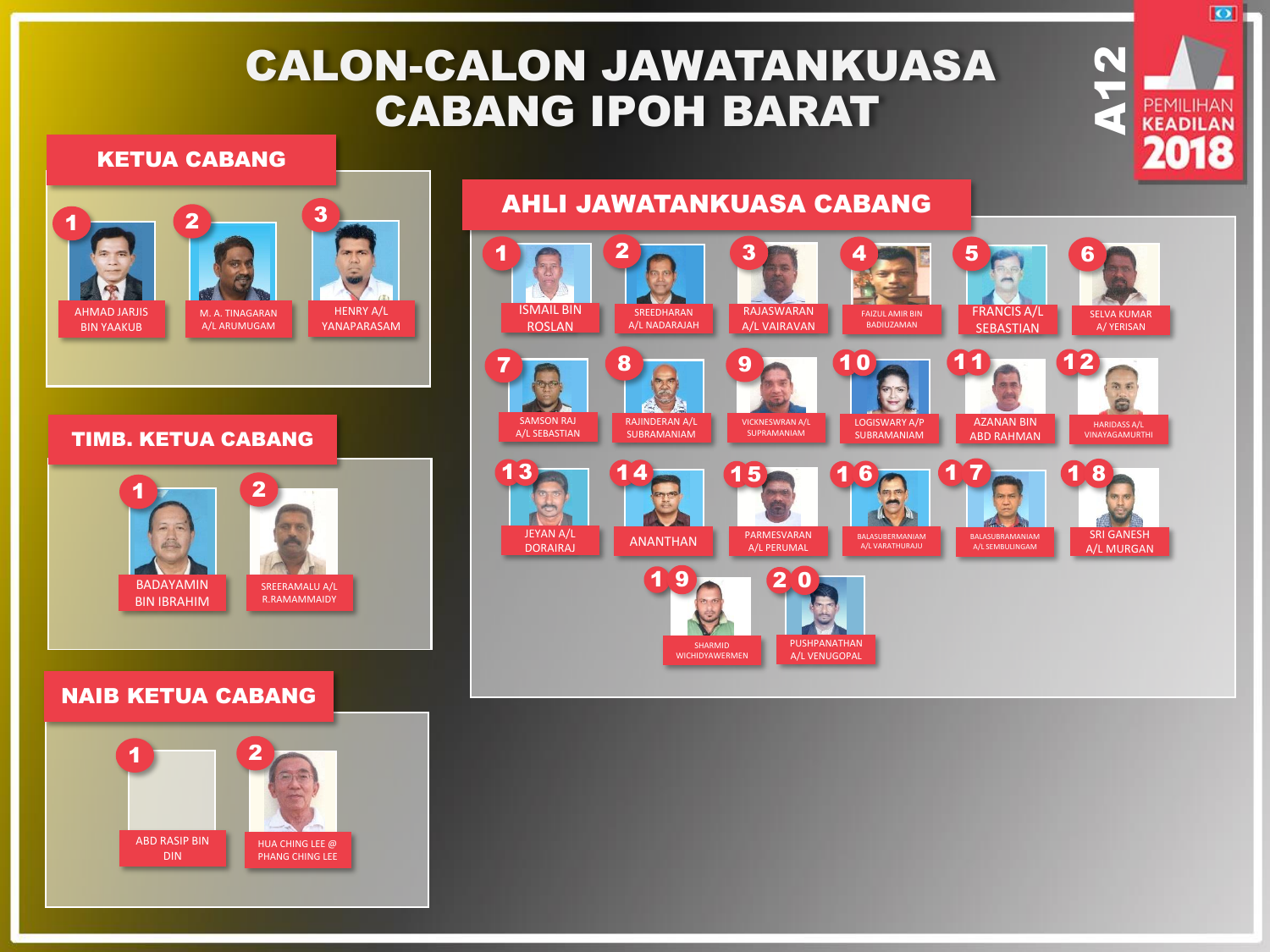# CALON-CALON JAWATANKUASA AMK CABANG IPOH BARAT





**A12** 

ा

# MENANG TANPA BERTANDING

**PATRICK STEVEN** 

WALAU BAGAIMANAPUN, PEMILIHAN MAJLIS PIMPINAN PUSAT, AMK PUSAT DAN WANITA PUSAT TETAP DIJALANKAN SEPERTI YANG TELAH DIJADUALKAN.

TERIMA KASIH.